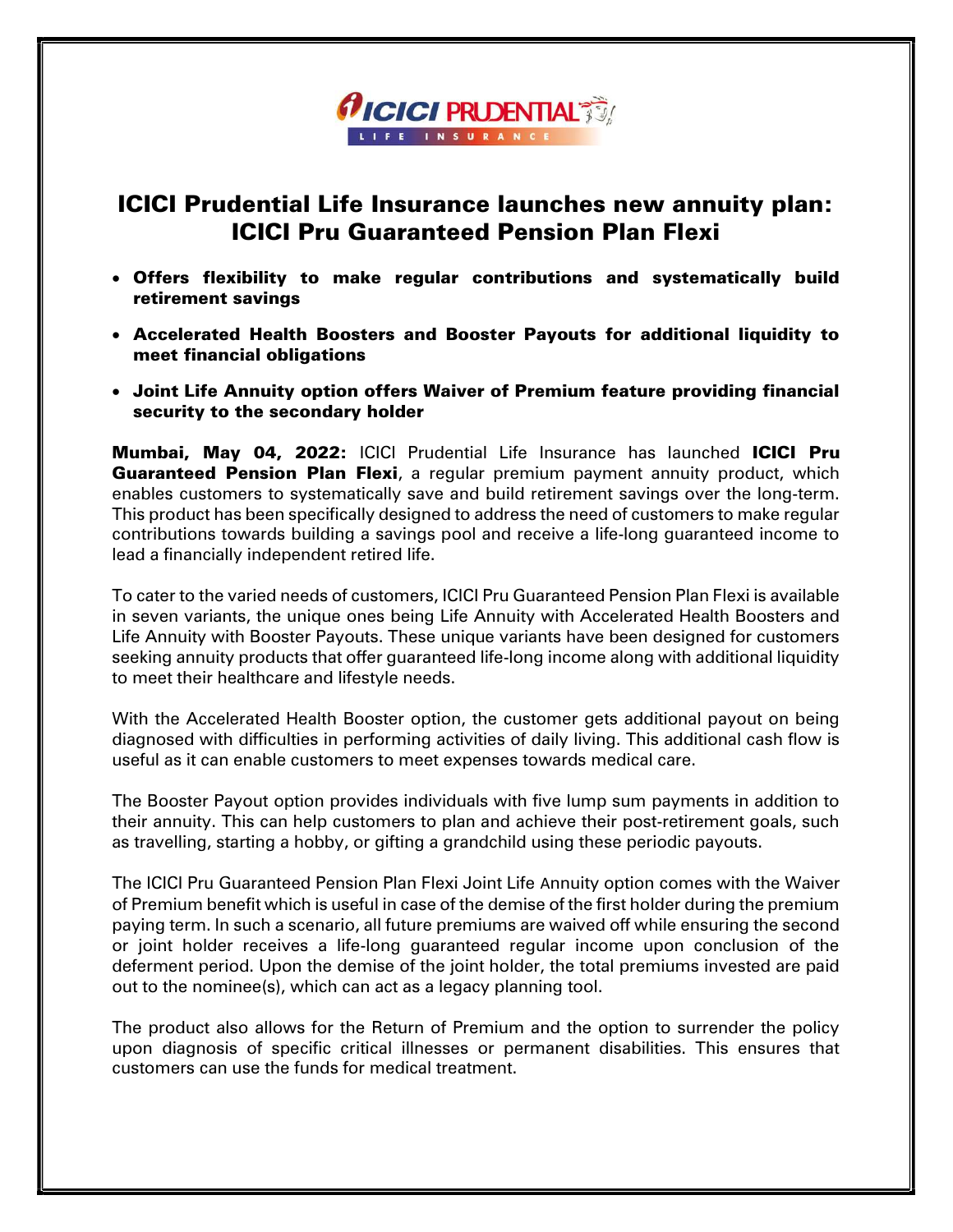

Mr. Amit Palta, Chief Distribution Officer, ICICI Prudential Life Insurance, said, "The pandemic has disrupted livelihoods leading individuals to lay greater emphasis on safeguarding savings and income, especially on retirement. Typically, annuity products can be purchased by making a lump sum premium payment. Therefore, ICICI Pru Guaranteed Pension Plan Flexi has been specifically designed to provide flexibility to customers to make wallet-friendly regular contributions over the long-term to build the desired retirement savings pool. We believe the option to make regular premium payments will enable a larger section of the country's population to plan for their golden years in advance. This is in line with our vision of building an enduring institution that serves the protection and long-term saving needs of customers with sensitivity. As a customer-centric organisation, we constantly endeavour to develop products that address the needs of customers while our digital platform provides them with an immersive and hassle-free experience across the policy life-cycle.

ICICI Pru Guaranteed Pension Plan Flexi, a multi-purpose and innovative annuity product, provides additional liquidity by making payouts which enable customers to achieve financial goals or meet expenses towards medical treatment, as the case may be. As a rule of thumb, individuals require between 70%-90% of their pre-retirement income to lead a comfortable retired life. With rising prices, increasing healthcare costs and higher life expectancy, it is imperative that individuals have an annuity plan in their financial portfolio."

## About ICICI Prudential Life Insurance Company (www.iciciprulife.com)

ICICI Prudential Life is promoted by ICICI Bank Limited and Prudential Corporation Holdings Limited. The Company began operations in fiscal 2001 and has consistently been amongst the top private sector life insurance companies in India on a Retail Weighted Received Premium (RWRP) basis. The Company offers an array of products in the Protection and Savings category which match the different life stage requirements of customers, enabling them to provide a financial safety net to their families as well as achieve their long-term financial goals. The digital platform of the Company provides a paperless on-boarding experience to customers, empowers them to conduct an assortment of self-service transactions, provides a convenient route to make digital payments for purchasing and making renewal premium payments, and facilitates a hassle-free claims settlement process. On March 31, 2022 the Company had an AUM of ₹ 2,404.92 billion and a Total Sum Assured of ₹ 23.50 trillion. ICICI Prudential Life is listed on both the National Stock Exchange (NSE) Limited and the BSE Limited.

## Disclaimer

Except for the historical information contained herein, statements in this release which contain words or phrases such as 'will', 'expected to', etc., and similar expressions or variations of such expressions may constitute 'forward-looking statements'. These forward-looking statements involve a number of risks, uncertainties and other factors that could cause actual results, opportunities and growth potential to differ materially from those suggested by the forward-looking statements. These risks and uncertainties include, but are not limited to, the actual growth in demand for insurance and other financial products and services in the countries that we operate or where a material number of our